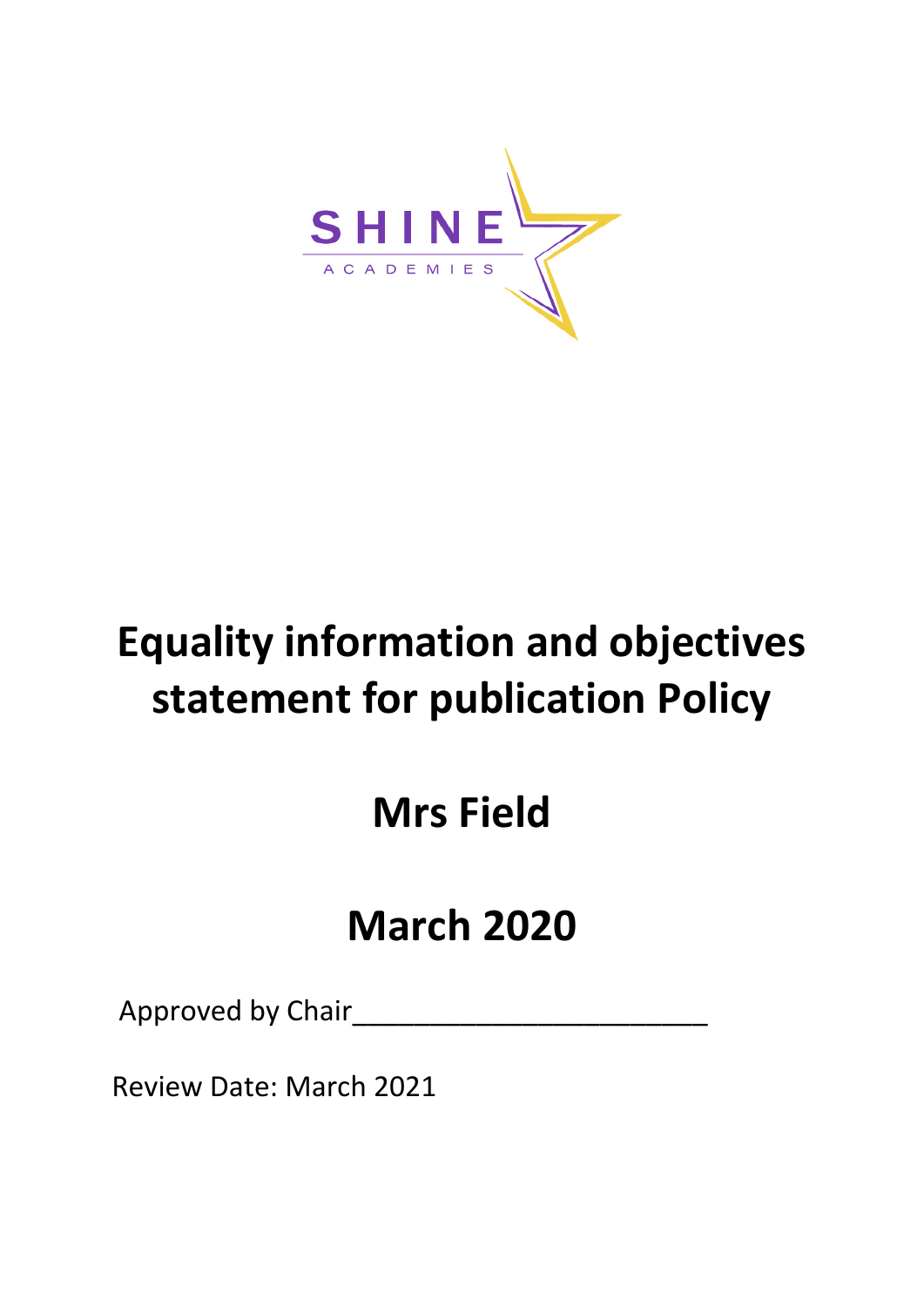# **1.0 Introduction**

1.1 Shine Academy takes its responsibility with regard to equality and diversity very seriously. Shine Academy will:

• treat people fairly, justly and with respect in both education and employment

- find ways to support those who are disadvantaged or excluded
- promote inclusion and celebrate diversity.
- 1.2 Equal Opportunities in Shine Academy, means ensuring that every individual has equal access to an education or to career development in education. Where equality guidelines principles are not adhered to, unlawful discrimination may arise.
- 1.3 Shine Academy believes that, within education, equality is fundamentally about providing exemplary education, and ensuring that the needs of pupils, parents, staff, governors and the community are identified and met where at all possible. We aim to advance equality of opportunity and foster good relations between people from different groups.
- 1.4 This policy outlines how Shine Academy ensures that equality is being promoted, what provision is available and what action is to be taken.
- 1.5 This policy and procedure document may be applied to employees working in the Academy in the following circumstances.

### **2 Principles**

- 2.1 This policy has been developed to set out the aims and objectives of Shine Academy approach to equalities and the overall commitment to valuing equality, diversity and human rights. It sets out the expectations on our employees and Governors in Shine Academy objective to promote equal opportunities.
- 2.2 Shine Academy has adopted a zero tolerance approach to all forms of unlawful and unfair discrimination on the grounds of age, disability, gender, gender identity, marital or civil partnership status, race, ethnic origin, colour, nationality, pregnancy or maternity, religion or belief (or no religion or belief), sexual orientation, class or social background, political belief or Trade Union affiliation. This protocol is in place to provide fairness for all involved in the Shine Academy's employment and education provision. All employees, whether part time, full time, temporary or volunteer, will be treated fairly and with respect. Selection for employment, promotion, training, or any other benefit will be on the basis of aptitude and ability. All employees and workers will be helped and encouraged to develop their full potential, and the talents and resources of the workforce will be fully utilised to maximise the efficiency of the Shine Academy.
- 2.3 Shine Academy is committed to meeting the needs and expectations of people who use its services. This means fair access for all, ensuring that everyone is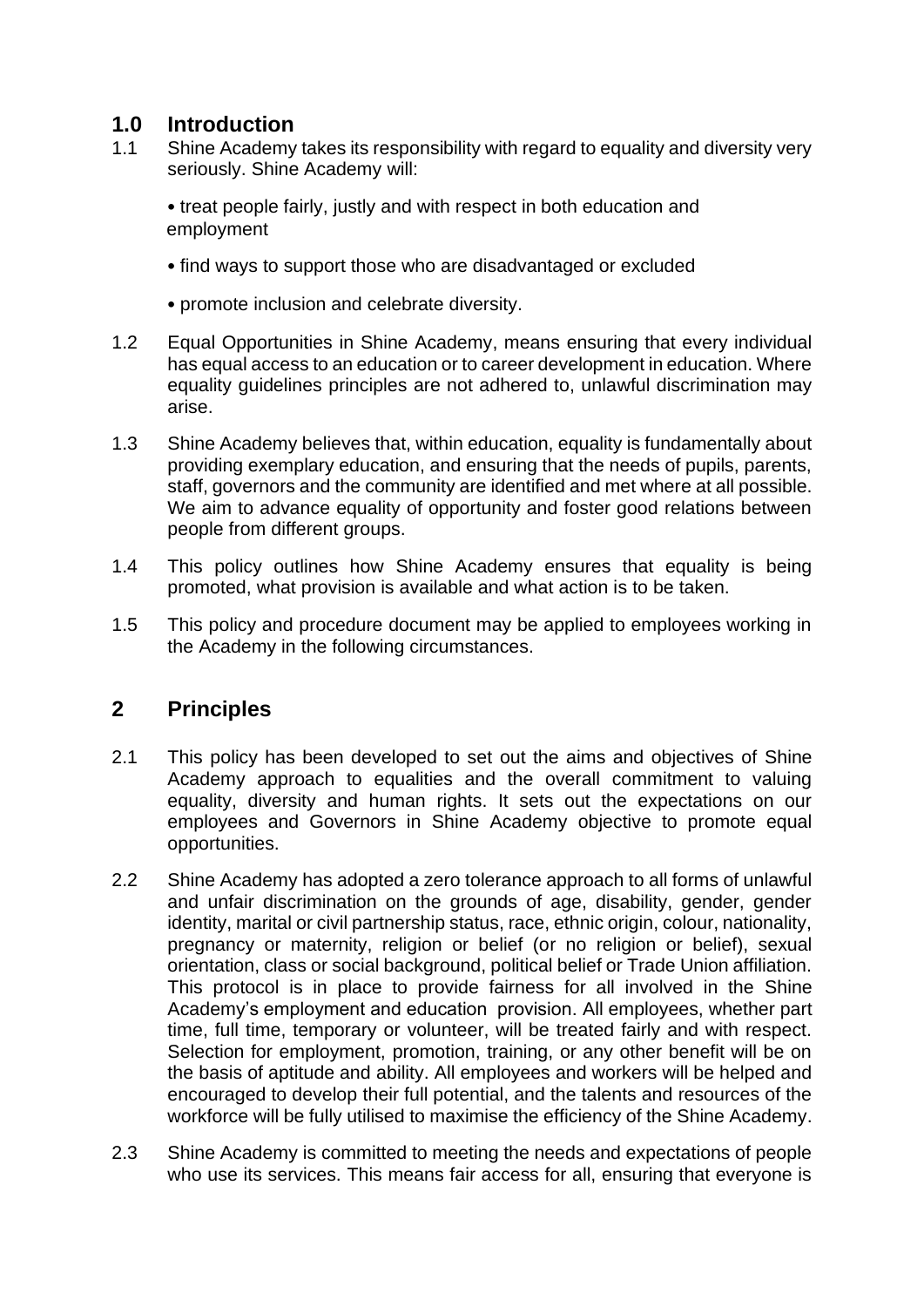treated with dignity and respect. All users will positively benefit from our education services. Information to users about services will be provided in accessible formats, based on their particular need as far as reasonable and within resources available.

# **3. Legislative Framework**

- 3.1 This policy has been developed within the framework of existing legislation and relevant Codes of Practice. The main legal provisions are contained within the Equality Act 2010 and the Human Rights Act 1998.
- 3.2 The Equality Act 2010 has merged previous equality legislation into one Act of Parliament, with some areas being strengthened and others being more a consolidation of previous requirements. The Act covers the main equality duties together with additional requirements for public sector authorities.
- 3.3 Shine Academy recognises the following as 'protected characteristics' under the Equality Act 2010:
	- Age
	- Disability
	- Gender reassignment
	- Marriage or civil partnership
	- Pregnancy and Maternity
	- Race
	- Religion or belief
	- Sex (gender)
	- Sexual orientation
- 3.4 The Human Rights Act 1998 sets out those rights in the UK which are protected by the European Convention on Human Rights. Human rights are based on the core principles that are relevant to day to day life, and protect freedom to control one's own life and fulfill one's potential through: being safe and protected from harm, being treated fairly and with dignity, living the life you choose, and taking an active part in the community and wider society.

# **4. Leadership on Equality and Diversity**

4.1 The Governing Body and the Headteacher have responsibility for developing a culture that promotes equality and values diversity, they also ensure that Shine Academy complies with all relevant equalities legislation and will challenge any prejudice, discriminatory behaviour and attitudes.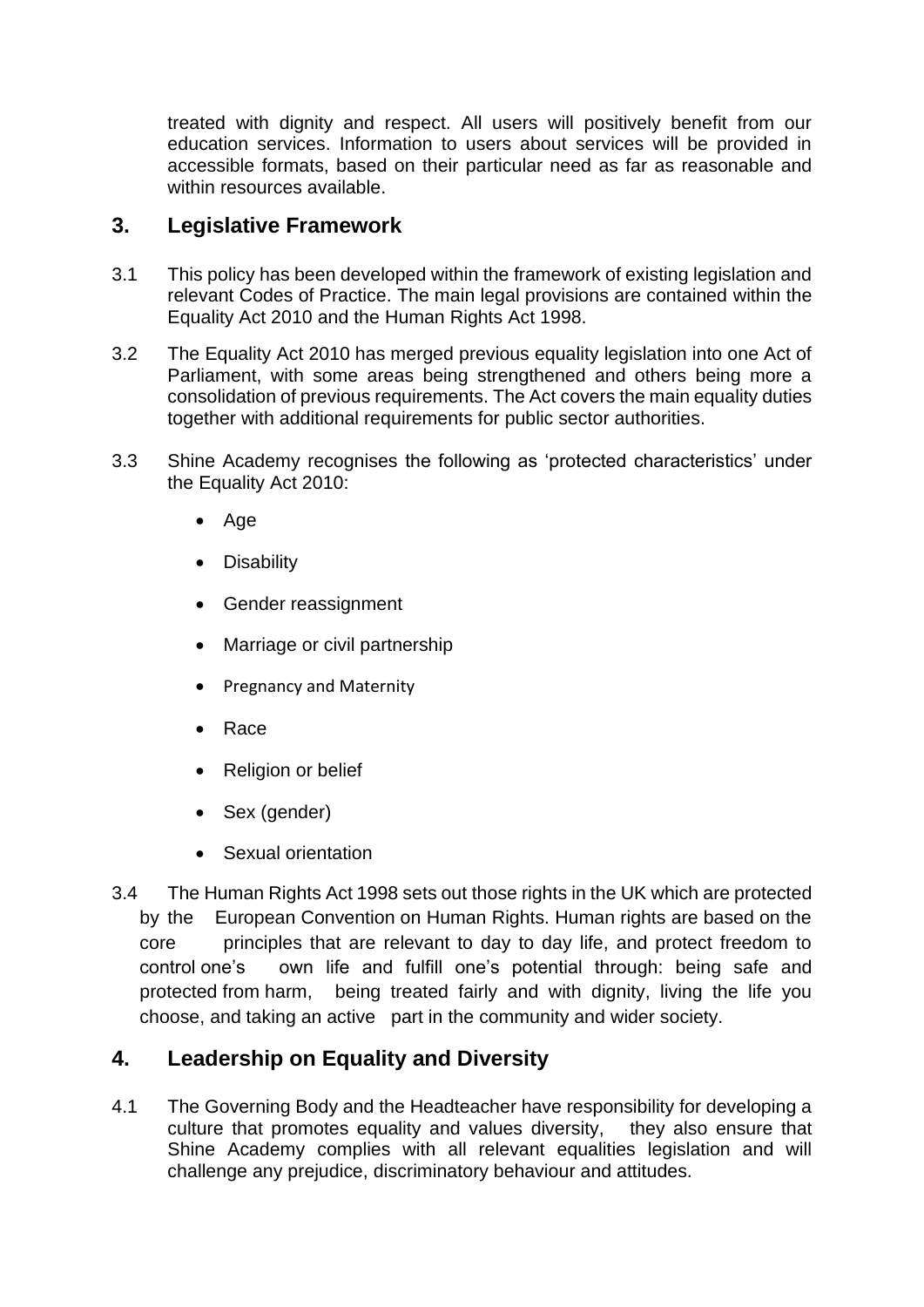4.2 The Headteacher will ensure that all staff are aware of their responsibilities under the policy.

# **5. Roles and Responsibilities**

5.1 Shine Academy requires that its employees and volunteers have appropriate training and possess competencies to fulfill the principles of this protocol. The training and competence levels will depend on the role of the employee or volunteer. Some roles will require specific training, competencies and conduct, Induction and training are available for employees and volunteers to acquire appropriate levels of competence.

#### 5.2 **Managers and supervisors**

Head teachers and managers have responsibility for embedding equality objectives in plans and strategies. Shine Academy leadership is responsible for ensuring that fair employment decisions are made including:

- promoting a representative workforce, for example; fair recruitment, career development, pay, training, promotion and welfare of staff to ensure that Shine Academy's workforce, as far as reasonable, reflects the make up of the local population.
- ensuring staff are competent in equality and diversity, through regular one-to-one meetings, supervision and appraisals.
- challenging unfairness, and acting promptly and fairly in any instances of actual or alleged discrimination, harassment, or victimisation, in areas for which they are responsible;
- consulting employees from all protected characteristics on key employment related decisions, such as restructures or changes to work practices.
- supporting staff with disabilities, as far as reasonable, by putting in place reasonable adjustments, to overcome barriers they may experience during their employment with the Shine Academy.

### 5.3**Employees and Volunteers**

All Shine Academy employees and volunteers have a duty to demonstrate the principles and values of this protocol in their interactions and relationships with colleagues and customers. This includes, but is not limited to:

- acting in ways that are in accordance with equality legislation, policies, protocols and good practices
- treating everyone they come into contact with, with dignity and respect